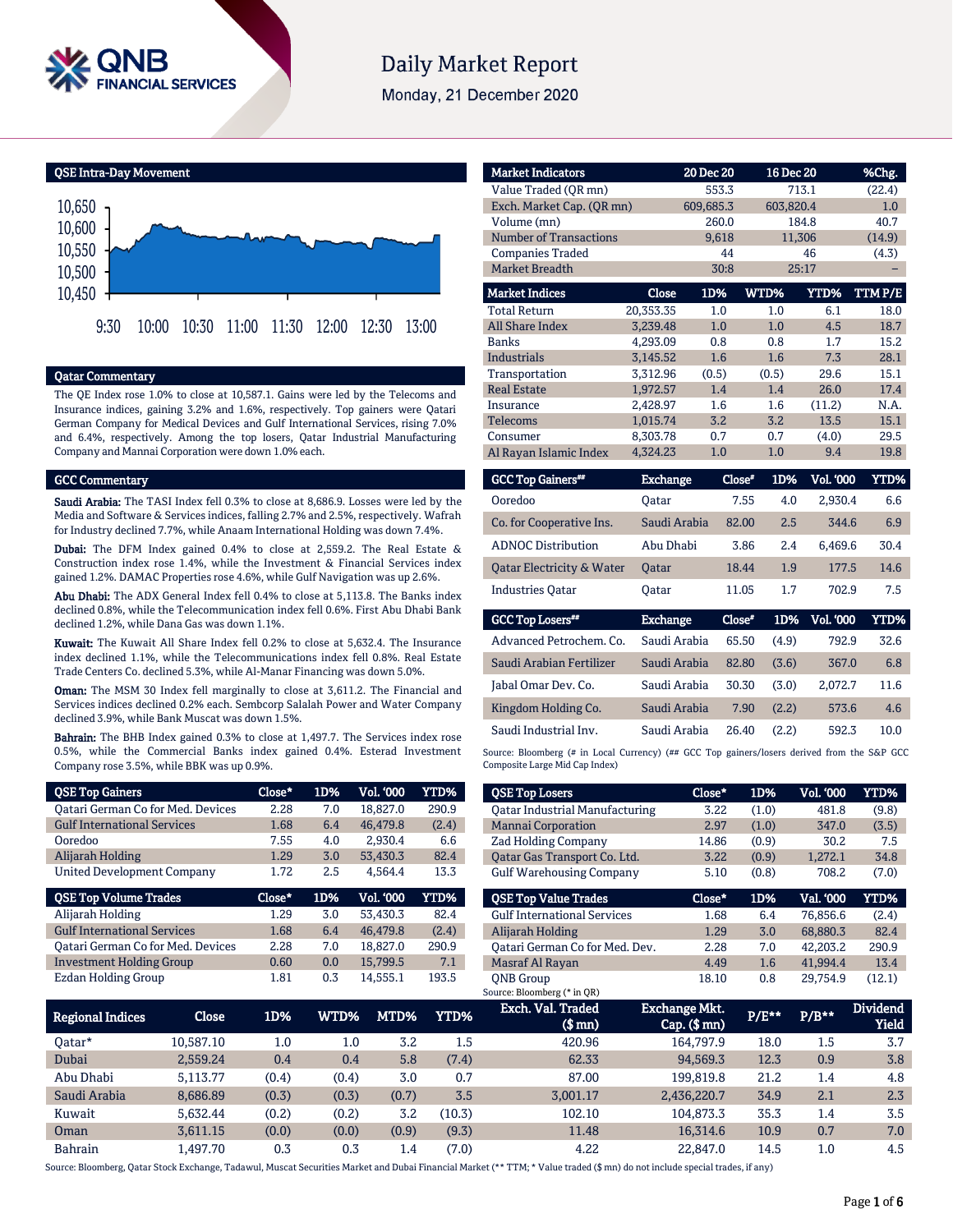## Qatar Market Commentary

- The QE Index rose 1.0% to close at 10,587.1. The Telecoms and Insurance indices led the gains. The index rose on the back of buying support from GCC, Arab and Foreign shareholders despite selling pressure from Qatari shareholders.
- Qatari German Company for Medical Devices and Gulf International Services were the top gainers, rising 7.0% and 6.4%, respectively. Among the top losers, Qatar Industrial Manufacturing Company and Mannai Corporation were down 1.0% each.
- Volume of shares traded on Sunday rose by 40.7% to 260.0mn from 184.8mn on Wednesday. Further, as compared to the 30-day moving average of 253.9mn, volume for the day was 2.4% higher. Alijarah Holding and Gulf International Services were the most active stocks, contributing 20.5% and 17.9% to the total volume, respectively.

| <b>Overall Activity</b>        | Buy %* | Sell %* | Net (QR)         |
|--------------------------------|--------|---------|------------------|
| Oatari Individuals             | 47.28% | 52.77%  | (30, 386, 580.8) |
| <b>Oatari Institutions</b>     | 19.42% | 22.09%  | (14,736,925.6)   |
| Qatari                         | 66.70% | 74.86%  | (45, 123, 506.4) |
| <b>GCC</b> Individuals         | 1.12%  | 1.50%   | (2,115,413.1)    |
| <b>GCC</b> Institutions        | 4.24%  | 2.63%   | 8,890,996.2      |
| <b>GCC</b>                     | 5.36%  | 4.13%   | 6,775,583.1      |
| Arab Individuals               | 13.54% | 12.21%  | 7,330,402.6      |
| <b>Arab Institutions</b>       | 0.02%  | 0.18%   | (876, 937.4)     |
| Arab                           | 13.56% | 12.39%  | 6,453,465.2      |
| Foreigners Individuals         | 3.36%  | 3.34%   | 124,003.2        |
| <b>Foreigners Institutions</b> | 11.02% | 5.28%   | 31,770,454.9     |
| <b>Foreigners</b>              | 14.39% | 8.62%   | 31,894,458.1     |

Source: Qatar Stock Exchange (\*as a % of traded value)

# News Qatar

- 
- UDCD incorporates a limited liability company The Board of Directors of United Development Company (UDCD) has resolved the following: Incorporation of a limited liability company fully owned by United Development Company, in accordance with Qatar Financial Law and the applicable regulations, operating in the field of manpower, consultancy and real estate management, with a capital of QR500,000. (QSE)
- QDB extends National Guarantee Program until June 15 The Qatar Development Bank (QDB) has extended the date of receiving applications for the National Guarantee Program until June 15, 2021. The QDB said it will continue to manage and supervise this program by providing guarantees to local banks to grant loans to private sector companies affected by coronavirus (COVID-19), in cooperation with the Ministry of Finance, Qatar Central Bank and all banks operating in the country. The program aims at providing financing grants to cover salaries and rents for companies affected by the coronavirus pandemic in the private sector. (Qatar Tribune)
- IMF: Qatar will return to growth path in 2021 Qatar will return to growth path in 2021, aided by domestic demand and higher gas production, while its ambitious structural reforms underpin the economic diversification to enhance long-term potential growth, according to the International Monetary Fund (IMF). "A gradual recovery – with real GDP growth projected at 2.7% in 2021 – will be supported by increasing gas production and the rebound in domestic demand," the Bretton Woods' institution said after its Article IV (virtual) consultation with Qatar. Highlighting that risks to the outlook are mainly driven by the global outlook and titled to the downside, it said they stem from uncertainty about the global growth recovery, success and speed of vaccination and pandemic resolution, and oil prices, whose outlook depends on the global recovery. The upside risks to the outlook arise from a successful resolution of the regional diplomatic rift and a stronger-than-envisaged global growth

rebound, it said. The economy is projected to contract by about 2.5% in 2020 due to a lower global demand for hydrocarbons and subdued domestic activity during the lockdown in the spring. With lower hydrocarbon exports, the current account balance is forecasted to turn into a deficit of about 1.5% of GDP this year, it said, adding "sizable" financial inflows allowed for a buildup in international reserves. (Gulf-Times.com)

 IMF: Qatar's swift policy response helps mitigate COVID-19 impact on economy - Qatar's swift policy response in containing the COVID-19 spread not only mitigates the health and economic fallout but also helps sustain economic confidence and dampen the impact of the shocks on businesses and households, the International Monetary Fund (IMF) said. An IMF team, led by Mercedes Vera-Martin, held virtual meetings from December 6-14, 2020, to discuss recent economic and financial developments and outlook. "The (Qatari) authorities' policy response has mitigated the economic impact of the shocks," the IMF said after its Article IV consultation with Qatar. The policy response was centered on a QR75bn package to support the economy. A key part of the package, the Qatar Central Bank's (QCB) zero-percent repo facility (QR50bn) facilitated ample liquidity in the banking system which, together with the QCB's lowering of its policy rates, has supported credit to the private sector. A credit guarantee scheme — totaling QR5bn and administered by Qatar Development Bank — has provided direct support to small and medium enterprises (SMEs) and protected jobs. The households and businesses were allowed to defer loan repayments until the end of the year and benefited from a waiver of rental and utility fees. "These measures, along with others to ensure salary payments and/or basic allowances to workers and to reduce custom tariffs on critical supplies (all totaling QR2.1bn), helped sustain economic confidence, dampen the impact of the shocks on businesses and households, and sustain the healthcare response, " it said. The authorities' swift response – with strict prevention and containment measures and one of the highest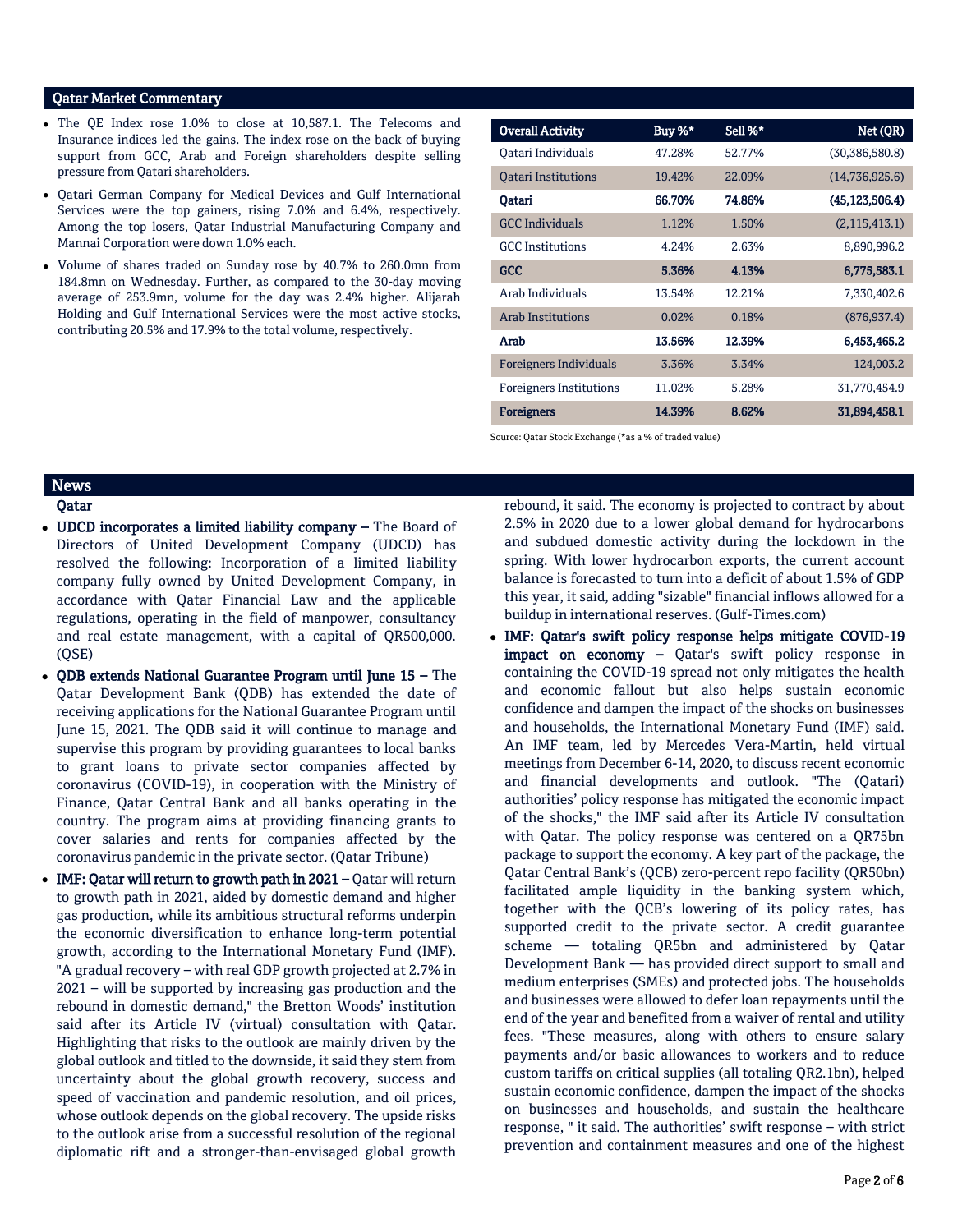per-capita testing rates in the world – allowed the country to resume all economic activities since September. Quoting the latest financial soundness indicators, the IMF said Qatar's banking sector remains well-capitalized and liquid. While the moratorium on loan repayments provides an opportunity for banks and businesses to adjust to the new environment, the continued proactive monitoring of credit portfolio risks will support banks' role in the economic recovery, it added. "We welcome the continued cooperation across financial sector regulators to strengthen the regulatory and supervisory frameworks," according to the IMF. (Gulf-Times.com)

• MoPH approves Pfizer vaccine – The Ministry of Public Health (MoPH) has approved the Pfizer-BioNTech COVID -19 vaccine, which is to arrive today, for emergency use in Qatar. "In implementation of the directives of His Highness the Amir Sheikh Tamim bin Hamad Al-Thani regarding the arrival of the first shipment of the COVID-19 vaccine produced by Pfizer and BioNTech on Monday, and the directives of HE the Prime Minister and Minister of Interior Sheikh Khalid bin Khalifa bin Abdulaziz Al-Thani to provide this vaccine to everyone according to health standards set by the Ministry of Public Health, the health ministry has issued the approval and registration of Pfizer and BioNTech's COVID-19 vaccine," the official Qatar News Agency yesterday said. The Pfizer-BioNTech vaccine is one of the two vaccines the MoPH has secured agreements to purchase. (Gulf-Times.com)

### International

- Lloyds: UK business morale jumps by most in over 4 years British business confidence recorded its biggest monthly improvement in more than four years this month, reflecting optimism that COVID-19 vaccines will lead to economic recovery in 2021, a Lloyds Bank survey showed on Monday. Lloyds said its monthly business barometer rose by 17 percentage points to -4% in December, its highest since March, before the coronavirus pandemic hit Britain's economy. The improved business sentiment mirrors a similar gains among households whose confidence rose this month by the largest margin in eight years, according to a survey last week from market researchers GfK. The immediate economic backdrop is weak. Britain's economy is on course to shrink 11% this year, the most since 1709, according to the Bank of England, while growth in early 2021 looks set to be hampered by ongoing COVID-19 restrictions. Lloyds said 32% of firms it surveyed expected to cut staff next year, and 22% planned to increase numbers. Larger businesses tended to be more upbeat, and also more likely to plan to end pay freezes. The survey was based on a poll of 1,200 firms conducted between November 25 and December 10. (Reuters)
- UK PM Johnson to chair emergency response meeting on COVID travel, freight – Prime Minister Boris Johnson will chair an emergency response meeting on Monday to discuss international travel, in particular the flow of freight in and out of Britain, a spokeswoman for his office said. Earlier on Sunday, several European countries began closing their doors to travelers from Britain after the country tightened COVID restrictions in London and southern England to try to curb the spread of a new strain of the coronavirus. France said it would bar all people coming from the UK for 48 hours from Sunday

night, including freight carriers, whether by road, air, sea or rail. Britain's port of Dover said its ferry terminal was closed. Transport minister Grant Shapps urged Britons, especially hauliers, not to travel to ports in Kent in southern England, warning on Twitter that "we expect significant disruption in the area". The travel restrictions come at a difficult time for many British companies, which are engaged in last-minute stockpiling before December 31, when a status quo transition period with the European Union ends and new customs rules come into effect. Doug Bannister, chief executive at the port of Dover, told Reuters earlier this month that Europe's biggest trucking port was already seeing almost record volumes of trade. (Reuters)

- UK business groups raise concern over new COVID restrictions – Business groups expressed concerns over Britain's new COVID-19 restrictions, with the Confederation of British Industry calling them a "real kick in the teeth" for many businesses. Matthew Fell, the CBI's chief UK policy director, told Reuters in an emailed statement that the move would hit businesses which were already struggling badly, and the government needed to take a "fresh look" at how to support UK businesses through to the spring. UK Prime Minister Boris Johnson said on Saturday that London and southeast England will be placed in a new Tier 4 level of lockdown. Non-essential retail will close, as will indoor leisure and entertainment. The new restrictions add to uncertainties faced by British businesses amid the possibility of a no-deal Brexit with less than two weeks left before Britain leaves the European Union's orbit. Businesses fear a failure to agree a deal on goods trade would send shockwaves through financial markets, hurt European economies, snarl borders and disrupt supply chains. The British Retail Consortium added that the consequences of the new restrictions will be severe and that the government will need to offer additional financial support to businesses. The London Chamber of Commerce and Industry called for the suspension of taxes and rates for any companies forced to close their doors. (Reuters)
- EU must shift to open way for Brexit trade deal, says UK minister - British health minister Matt Hancock repeated Britain's calls for the European Union to shift its position on Sunday and withdraw its "unreasonable demands" for the two sides to be able to seal a post-Brexit trade deal. "We want these talks to reach a positive conclusion, of course I want a deal, I think everybody wants a deal. Unfortunately, the EU have put in some unreasonable demands ... They do not respect the result of the referendum," Hancock told Sky News, repeating that sticking points were on fisheries and the so-called level playing field on fair competition rules. "I am sure a deal can be done but obviously it needs movement on the EU side." (Reuters)
- European medicines regulator to review Pfizer COVID-19 vaccine – Europe's medicines regulator will on Monday assess the COVID-19 vaccine jointly developed by US company Pfizer and its German partner BioNTech, with a green light to put Europe on course to start inoculations within a week. European Union countries including Germany, Austria and Italy have said they plan to start vaccinations from December 27 as Europe tries to catch up with the United States and Britain where the roll-out began earlier this month. If clearance is granted by the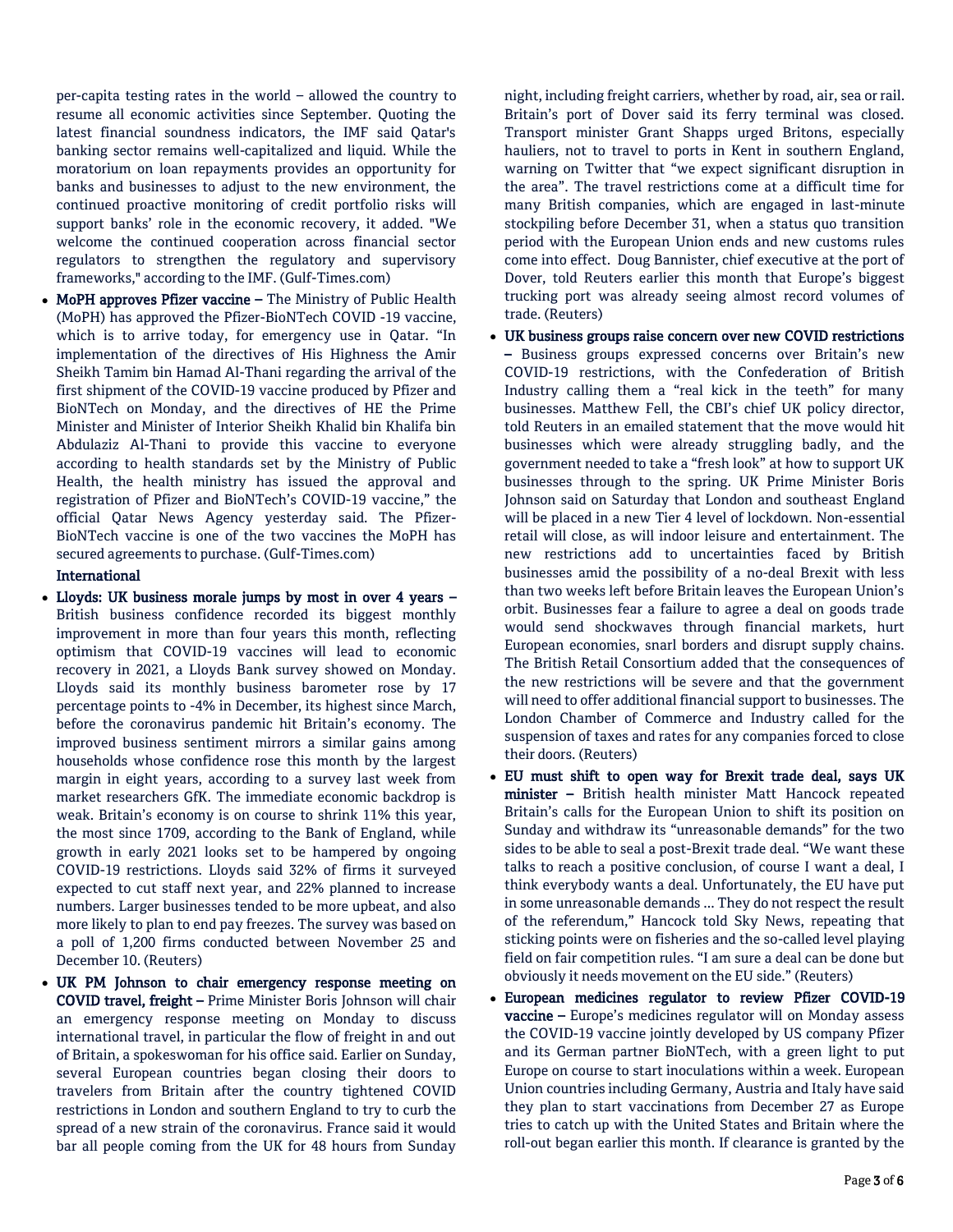European Medicines Agency (EMA), the final hurdle is approval by the European Commission which is expected to follow on Wednesday. Commission head Ursula von der Leyen has already targeted the start of vaccinations in the December 27- 29 period, almost straight after Christmas. Student medics, retired doctors, pharmacists and soldiers are being drafted into a European vaccination campaign of unprecedented scale. A phased-in approach means frontline healthcare workers and elderly residents of care homes are being prioritized, with most national schemes not reaching the general public until the end of the first quarter of 2021 at the earliest. The goal of the 27 member European Union is nonetheless to reach coverage of 70% of its 450mn people. The drugs regulator in Switzerland on Saturday authorized the vaccine for use in people aged over 16. (Reuters)

- Japan's record \$1tn budget highlights COVID-19 challenge to growth, debt – Japan's cabinet approved on Monday a record \$1.03tn budget draft for the next fiscal year starting in April 2021, the Ministry of Finance said, as the coronavirus and stimulus spending puts pressure on already dire public finances. The 106.6tn Yen (\$1.03tn) annual budget also got a boost from record military and welfare outlays. It marked a 4% rise from this year's initial level and up for nine years in a row, with new debt making up more than a third of revenue. From Europe to America, policymakers globally have unleashed a torrent of monetary and fiscal stimulus to prevent a deep and prolonged recession as the pandemic shut international borders and sent many out of work. In Japan, fiscal reform has been shelved as Prime Minister Yoshihide Suga prioritized efforts to contain the pandemic and boost growth, despite public debt at more than twice the size of Japan's \$5tn economy. The spending plan, which was in line with a Reuters report out last week, must be approved by parliament early next year. It will be rolled out along with a third extra budget for this fiscal year as a combined 15-month budget aimed for seamless spending to ease the virus pain and back Suga's goal of achieving carbon neutrality and digital transformation. The government's fiscal 2021 primary budget deficit - excluding new bond sales and debt servicing - is seen at 20.4tn Yen, more than double this year's initial estimates, making the budget-balancing goal further elusive. Rating agency Fitch in July cut its outlook on Japan's debt rating to negative from stable, warning of the COVID-19 impact on rising public debt. (Reuters)
- China could restrict bank tie-ups with fintech platforms, official suggests – China's former finance minister Lou Jiwei suggested that China could restrict the number of banks a single fintech platform can partner with, to prevent any platform from gaining too much market share, state media reported. China's regulators last month warned the country's tech giants that they face closer scrutiny. A planned \$37bn stock listing of Alibaba's Ant Group, scheduled to be the world's largest, was then abruptly suspended. Speaking at a wealth management forum on Saturday, Lou, who remains influential as the external affairs director at a top advisory body to the Chinese government, warned that a fintech platform with an oversized market share can lead to bad debts, the Securities Times said. "We can limit the number of banks that any single platform can work with, so as to let more platforms do similar businesses under the same conditions," he said, adding that fintech

platforms should not be allowed to grow to the point of "winner takes all" and "too big to fail". China has vowed to strengthen oversight of its big tech firms, which include the likes of Alibaba Group Holding and Tencent Holdings that rank among the world's largest and most valuable. Many of these companies have gathered large amounts of user data in the course of providing their services. A securities watchdog official said Beijing should consider imposing a digital tax on technology companies that hold copious amounts of user data, state media said last week. Regulators last week fined tech firms such as Alibaba for not reporting past deals properly for antitrust reviews. This is the first time any internet company has been fined for violating a 2008 antimonopoly law. (Reuters) Regional

- Saudi Central Bank increases weekly bill offering to SR10bn The Saudi Central Bank (SAMA) said on Sunday it will increase the size of a weekly bill issuance to SR10bn from SR3bn. The increase was to "to enhance banks' efficiency in managing liquidity," SAMA said, adding the change would take immediate effect. (Zawya)
- Saudi's TAQA to sell majority stake in JESCO to ArcelorMittal Saudi Arabia's Industrialization and Energy Services Co., known as TAQA, will sell a majority stake in Jubail Energy Co. to ArcelorMittal, the state-run Saudi Press Agency reported. TAQA will sell its 72% share to ArcelorMittal, a step toward the company acquiring full ownership of Jubail Energy, or JESCO, the SPA said on Sunday. Founded in 2003 as a project developer and involved in oil and gas exploration and drilling, TAQA is partly owned by the Kingdom's sovereign wealth fund. (Bloomberg)
- State-backed Meraas plans buyout of theme park group DXB Entertainments – Dubai property company Meraas, which owns more than half of DXB Entertainments, intends to make a conditional offer to acquire the remaining shares in the lossmaking theme park group and take it private, stock exchange filings showed on Sunday. Under the terms of the offer, minority shareholders in DXB Entertainments (DXBE) will be entitled to AED0.08 in cash for each DXBE share, valuing the company at AED640mn. DXBE's current market value is about AED960mn, based on Refinitiv Eikon data. "The board of DXBE is in the process of evaluating the offer and will update the market in due course," the company said in a statement signed by its Chairman, Abdul wahab Al Halabi. State-backed Meraas currently holds 52.3% of DXBE, based on Refinitiv Eikon data. The Qatar Investment Authority (QIA) and Kuwait Investment Authority own 10.98% and 5.07% respectively. DXB Entertainments, which listed in 2014, last month reported that its accumulated losses as of the end of September stood at AED6.2bn, or 78% of its capital. It made a net loss of AED238mn in the third quarter. (Reuters)
- DAMAC clarifies 'acquisition talks' at board meeting related to Nine Elms project - Dubai's top real estate developer DAMAC Properties today clarified that the potential acquisition that will be discussed by the board of directors on Wednesday, December 23, will be about increasing the company's current shareholding in the Nine Elms project in London. In a statement to the DFM, DAMAC Properties confirmed that to date there are no other acquisition deals that have been submitted to the company's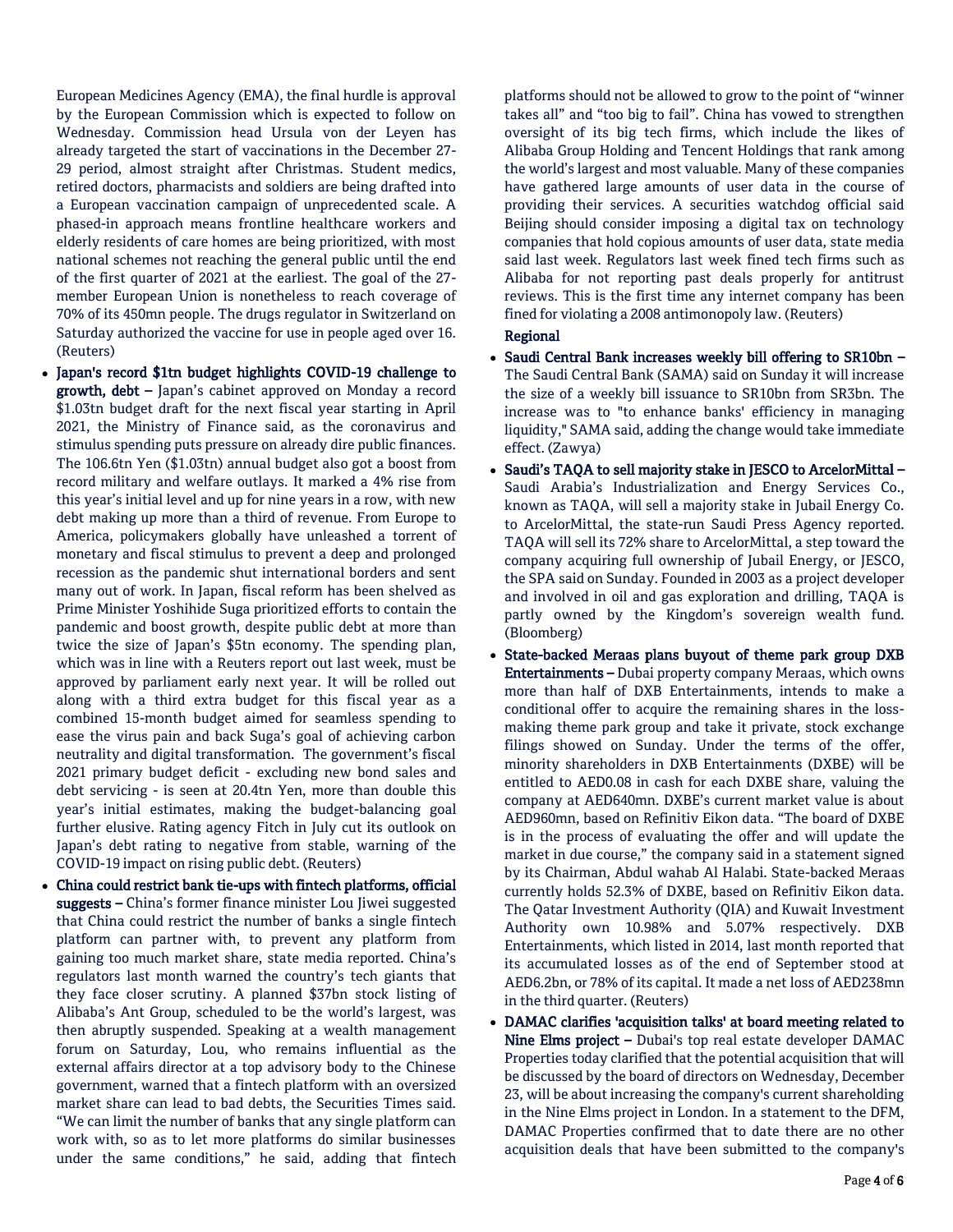board of directors for the purposes of consideration and discussion. DAMAC Properties clarified on last Wednesday that only a small portion of the company's shares are owned by foreign investors and that the majority ownership, approximately 85%, is still controlled by the founder, Emirati billionaire Hussain Sajwani and his family. "The company wishes to clarify that 72.2% of total company shares are held by founder and chairman Hussain Sajwani (18% are held by him through companies registered in foreign jurisdictions, and the balance 54% are held onshore)," it said. (Zawya)

- Majid Al Futtaim Holding expects vaccine rollout to boost economy – Dubai-based mall operator Majid Al Futtaim Holding expects the rollout of vaccines to help shore up the economy in 2021, following a year that saw businesses battered by lockdowns in place to combat the coronavirus pandemic. The global vaccination drive will help 2021 shape up as the year when "things get better" the company's Chief Executive Officer, Alain Bejjani said in an interview with Bloomberg TV. "We are going to see a much better comeback" after the first quarter of next year, he said. Bejjani said that the UAE's retail economy is now "coming back quite strongly" and by mid-2021 "we should be back to 2019 levels." Majid Al Futtaim had said in August its shopping malls business saw a drop in first-half revenue. (Bloomberg)
- Dana Gas venture restarts work at Iraqi project halted by virus – Pearl Petroleum Co., a unit of Dana Gas has resumed work to expand its Khor Mor natural gas-processing plant in Iraq's Kurdish region, according to one of the venture's biggest shareholders. Pearl restarted the project on December 15 after halting it in March due to Covid-19 restrictions, Dana Gas said. UAE-based Dana Gas is a 35% shareholder in Pearl, which owns and operates the facility. The Khor Mor gas-processing plant, which produces around 400mn cubic feet per day, will be expanded to 650mn by the fourth quarter of 2022, Dana Gas Chief Executive Officer, Patrick Allman-Ward said in November. The output would rise to 900mn cubic feet per day by the end of 2024, he said. Pearl Petroleum's other shareholders are Crescent Petroleum, with 35%, and Austria's OMV, MOL Nyrt. of Hungary and RWE Supply & Trading each of which owns 10%. (Bloomberg)
- Oman to start cutting utility subsidies in January Oman will start reforming its expensive system of subsidies in January by shifting the focus of its electricity and water spending to its poorest citizens, the government said on Sunday. The plan, along with labor laws, privatizations and new taxation, is aimed at reducing a yawning fiscal deficit expected to come to 10% of economic output this year, according to an International Monetary Fund forecast. Oman has piled up debt over the past few years and is rated below investment-grade by all major credit ratings agencies. The government said the new subsidy system for electricity and water will exclude households earning more than OMR1,250 a month. Families with income of less than OMR500 will continue to receive government support in utility bills, the government media office said in a statement. For other classes, subsidies will depend on the number of family members. The new plan will start running in January and eligible Omanis have to apply starting on Sunday. (Reuters)
- Investcorp sells Banque Paris Bertrand stake to Rothschild -Bahrain-based Investcorp said on Sunday it has agreed to sell its indirect stake in Banque Paris Bertrand to Rothschild & Co, which last week announced that it is buying the Swiss private bank. The transaction is expected to complete in the first half of 2021, subject to regulatory and other approvals, the company said in a statement without disclosing financial terms of the deal. Investcorp bought a significant minority stake in the bank in 2018. Banque Paris Bertrand, which last month had about \$7.36bn in client assets, is headquartered in Switzerland with offices in Geneva and Luxembourg. (Reuters)
- Bahrain's SICO to buy majority stake in Saudi-based Muscat Capital – SICO, a Bahraini asset manager and investment bank has signed an agreement with Bank Muscat to acquire a majority stake amounting to 72.71% in Saudi-based Muscat Capital, a wholly owned subsidiary of Bank Muscat. The agreement was signed following the successful completion of due diligence exercises and internal approvals from the respective parties as well as the Central Bank of Bahrain. The transaction will be completed upon receiving all necessary approvals from the relevant regulatory authorities in Saudi Arabia and other relevant jurisdictions. SICO shall acquire 72.71% stake in Muscat Capital through transfer of all its treasury shares to Bank Muscat. This would result in Bank Muscat owning 9% shareholding in SICO, amounting to a total of 38,563,894 shares, upon completion of the transaction. "We are extremely pleased to sign this agreement for acquiring Muscat Capital (Saudi), which will broaden our regional presence and service offerings in the region's largest market, Saudi Arabia.", SICO's Chief Executive Officer, Najla Al Shirawi said. "We look forward to the closing of this transaction and to the new partnership with Bank Muscat as we work together to uncover new growth opportunities." Bank Muscat is a leading financial institution based in the Sultanate of Oman and operating under a banking license issued by the Central Bank of Oman. Its subsidiary, Muscat Capital is a full-service capital market institution established in 2009 and operating in Saudi Arabia licensed by the Saudi Arabian Capital Market Authority. (Zawya)